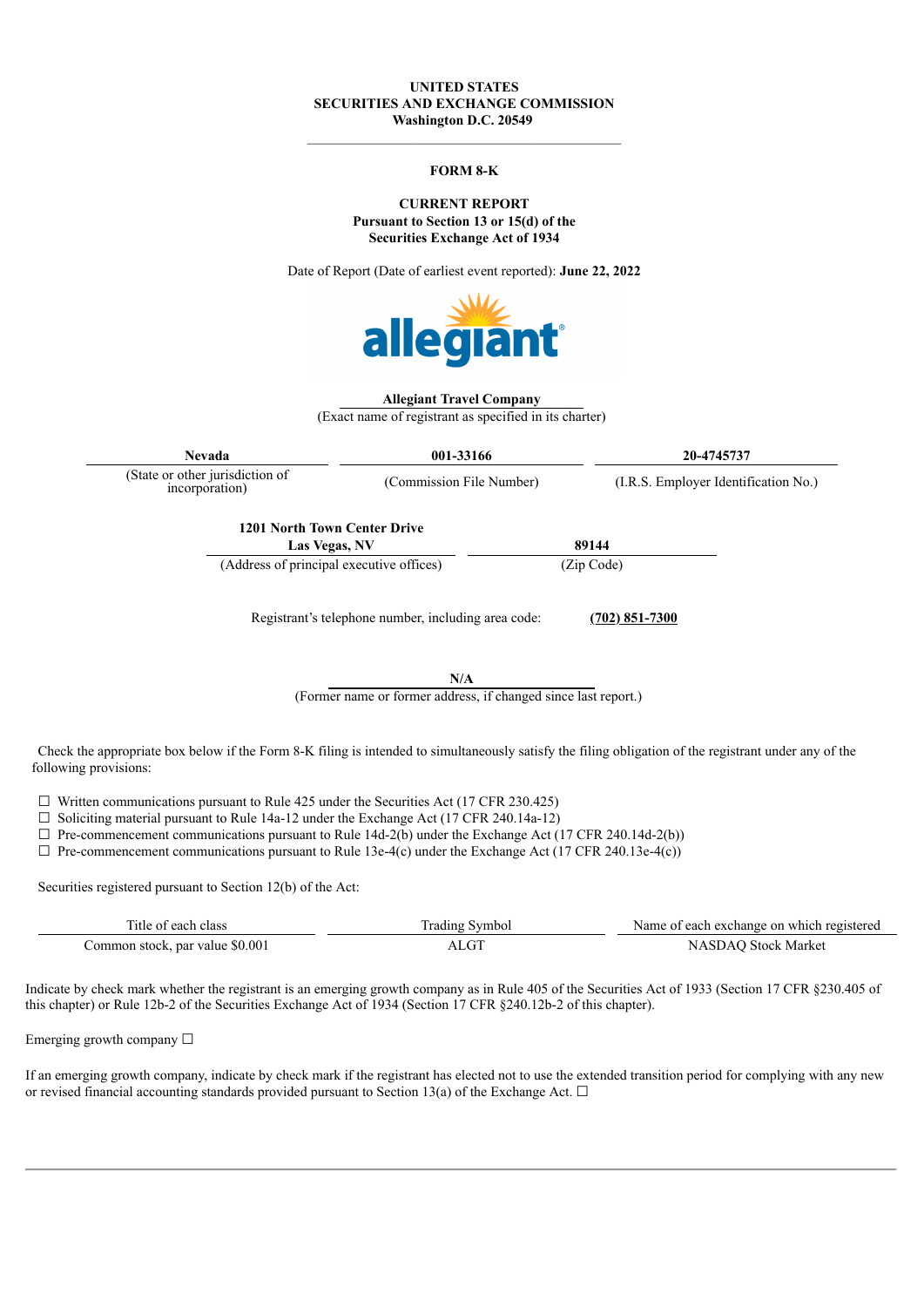### **Section 5 Corporate Governance and Management**

### **Item 5.02 Submission of Matters to a Vote of Security Holders.**

The 2022 Annual Meeting of Stockholders of the Company was held on June 22, 2022. The following proposals were voted on with the results indicated below:

1. Election of a Board of Directors of eight members to hold office until the next Annual Meeting of Stockholders or until their respective successors have been elected or appointed. **Votes**

|                           |            | <b>VULCS</b> |         |  |
|---------------------------|------------|--------------|---------|--|
|                           | Votes For  | Withheld     | Abstain |  |
| Maurice J. Gallagher, Jr. | 16,257,441 | 289,161      | 3,507   |  |
| Montie Brewer             | 16,138,803 | 407,462      | 3,844   |  |
| Gary Ellmer               | 16,162,980 | 381,430      | 5,699   |  |
| Ponder Harrison           | 16,439,532 | 104,611      | 5,966   |  |
| Linda A. Marvin           | 16,177,047 | 369,372      | 3,690   |  |
| Sandra Morgan             | 16,496,170 | 50,233       | 3,706   |  |
| <b>Charles Pollard</b>    | 16,361,489 | 182,736      | 5,884   |  |
| John Redmond              | 16,422,642 | 120,359      | 7,108   |  |

There were 618,278 broker non-votes with respect to the election of Directors.

2. Advisory vote approving executive compensation (proposal approved):

Votes For: 16,164,086 Votes Against: 380,020 Votes Abstaining: 6,003 Broker Non-votes: 618,278

3. To approve the 2022 Long-term Incentive Plan (proposal approved):

Votes For: 12,785,147 Votes Against: 3,706,850 Votes Abstaining: 58,112 Broker Non-votes: 618,278

4. To ratify the appointment of KPMG LLP as the Company's independent registered public accounting firm for the fiscal year ending December 31, 2022 (proposal ratified):

Votes For: 17,121,373 Votes Against: 39,866 Votes Abstaining: 7,148 Broker Non-votes: None

5. Stockholder proposal to require shareholder approval of certain termination pay arrangements (proposal rejected):

Votes For: 5,426,683 Votes Against: 11,115,109 Votes Abstaining: 8,317 Broker Non-votes: 618,278